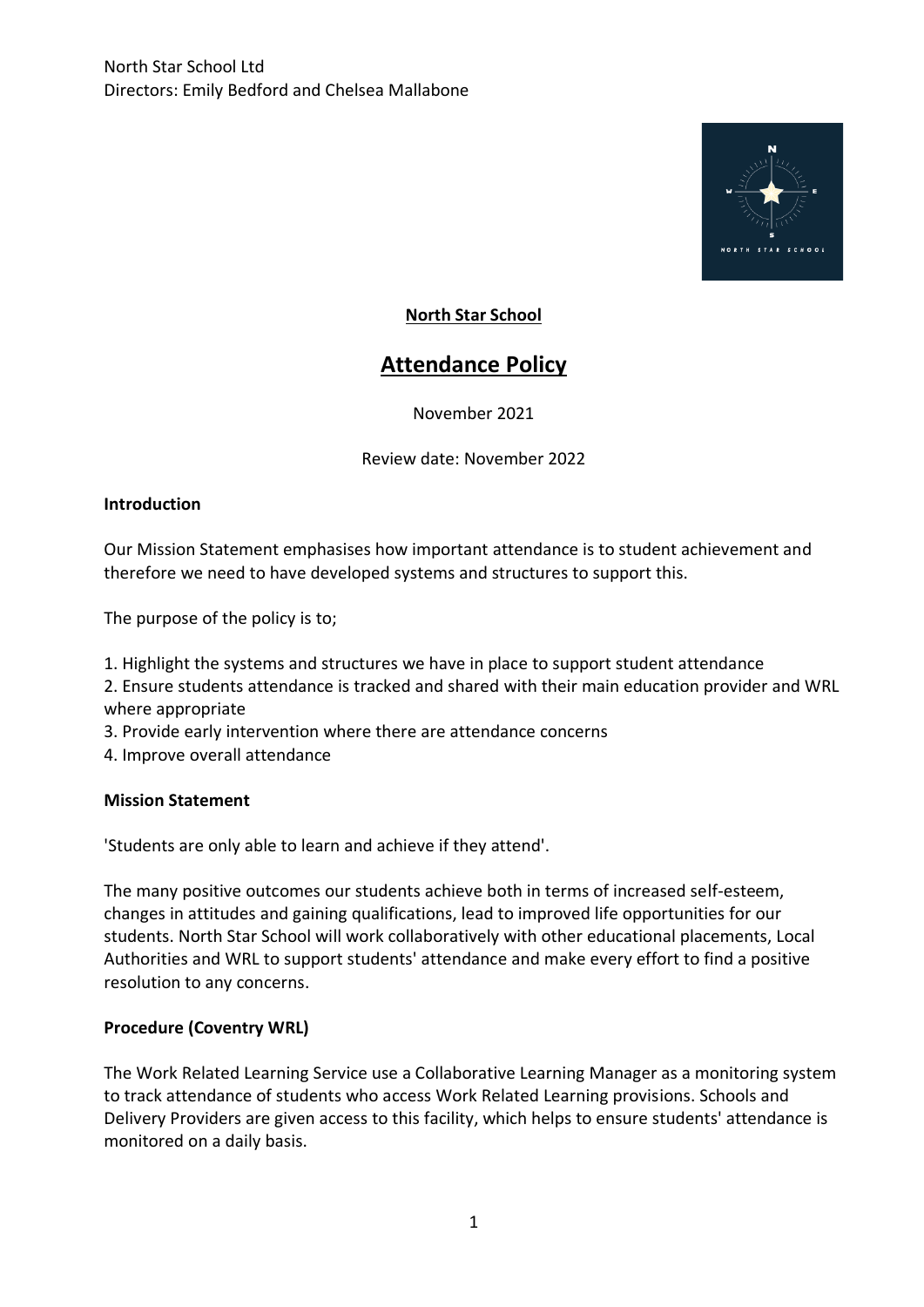

To log on to this database please paste the following URL in your Internet browser: [https://clm.uk.net](https://clm.uk.net/)

The Work Related Learning Service must be informed if there are any staff changes and new employees need access to this system. There is a systems guide available to aid the use of CLM.

### **Responsibility of Student and Parents/Carers**

- Students make a commitment and are expected to attend and arrive on time
- If a student is unable to attend their lessons, it is the responsibility of their parent/carer to notify their main educational provider (North Star School or other)
- To provide current emergency contact details, with a minimum of 2 emergency contact numbers
- Any medical appointments, or official meetings, must be notified to and approved by the main educational provider (North Star School or other) prior to the appointment.

### **Responsibility of North Star School**

- To inform students and ensure parents/carers know how they are to make contact with North Star School in case of absence during the initial induction.
- To make contact with parents/carers if a student fails to attend; where a student is part of Coventry WRL staff are to make a note of response on CLM register using the attendance notes. • To collect up-to-date emergency contact numbers at the beginning of each academic year and
- check for changes at the beginning of each new term
- All teachers will keep accurate registers by completing the online CLM monitoring database in the morning and afternoon. Registers must be completed within 30 minutes of the start of the session – Coventry WRL
- If a learner arrives late after the register has been completed North Star School will have a system in place to ensure the CLM register is updated as soon as possible.
- North Star School will alert WRL immediately if a student returns following a temporary withdrawal in order for the student to be reinstated on CLM.
- Students who attend well will be praised North Star School will reward good attendance verbally and, if appropriate, through an attendance reward scheme.
- Where students are missing days, North Star School may request a or send a postcard home or make contact.
- Directors will undertake daily attendance monitoring of all students and keep accurate records of attendance.
- Directors will use CLM to make notes about ongoing absences against the student's training record, (where appropriate) they will also inform the WRL monitoring officers of any concerns.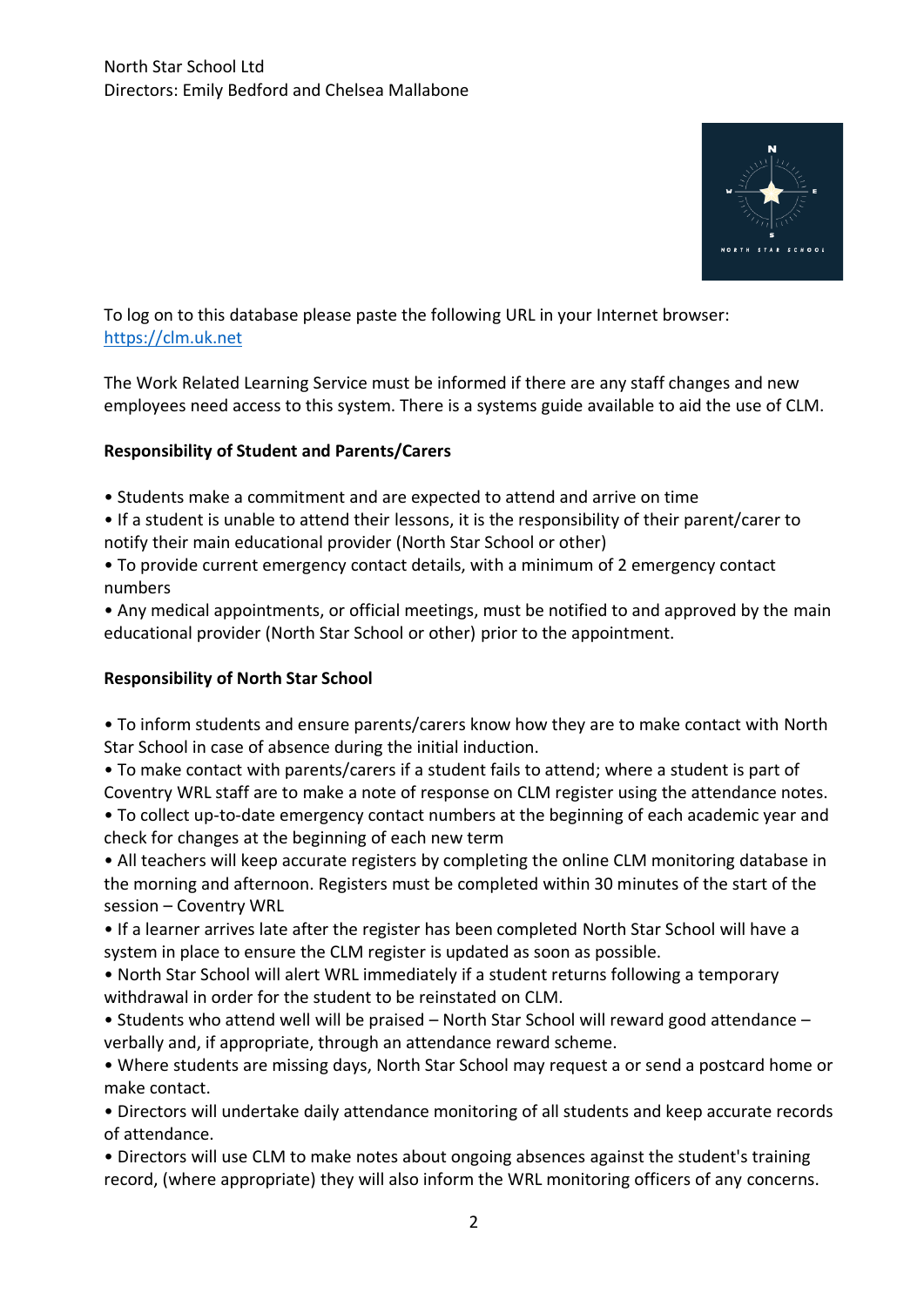

• If a Coventry WRL student is feeling unwell, North Star School must contact the child's main educational placement by telephone and/or, if possible, speak to the parent/carer to gain permission for the student to finish early for the day which must be received in writing. • If a Coventry WRL student has a medical appointment North Star School must contact the child's main educational placement for verification, if not informed directly by parent /carer before releasing the student

• To raise any unresolved attendance issues with the relevant attendance monitoring officer

• Where there appears to be a consistent problem with punctuality North Star School must look at incentives and consequences for students to recognise that this must improve

### **Attendance Recording - Completion of CLM (Coventry WRL Learners)**

North Star School should only mark a student as present or unexplained absence – even if they know the reason why a student is absent. Only the School can authorise/unauthorised an absence. However, North Star School can add a note to CLM indicating the reason for absences (if known). Not Required should only be used if North Star School is closed, or once Year 11 have finished their qualification and are no longer required to attend provision. The child's main educational provider may use Not Required only if a learner is in school for an exam so that their attendance at North Star School is not adversely affected

Amending Absences on CLM - The School must amend unexplained absences on CLM to 'authorised' only if the absence would be an authorised absence on the main school's attendance system. If the absence was not agreed or the main school is unaware of the reason for the absence, it must be amended to 'unauthorised' on CLM. If a learner is in school attending a formal exam, then the main school can process the absence as 'Not Required' – adding a note to that effect Example of authorised absence - family holiday agreed by school, medical appointment Example of unauthorised absence - learner missed bus and decided to go home, unauthorised holiday.

### **Attendance Recording – North Star School students only**

The directors take responsibility for completing registers every morning and afternoon for students enrolled directly with North Star School. Where appropriate, this responsibility may be given to Keyworkers.

North Star School continuously monitors attendance and expects all pupils to have 90%+ attendance. Where a pupil's attendance is falling below our expected percentage, directors will discuss this with parents/carers, social workers, family support workers etc, to put a plan in place